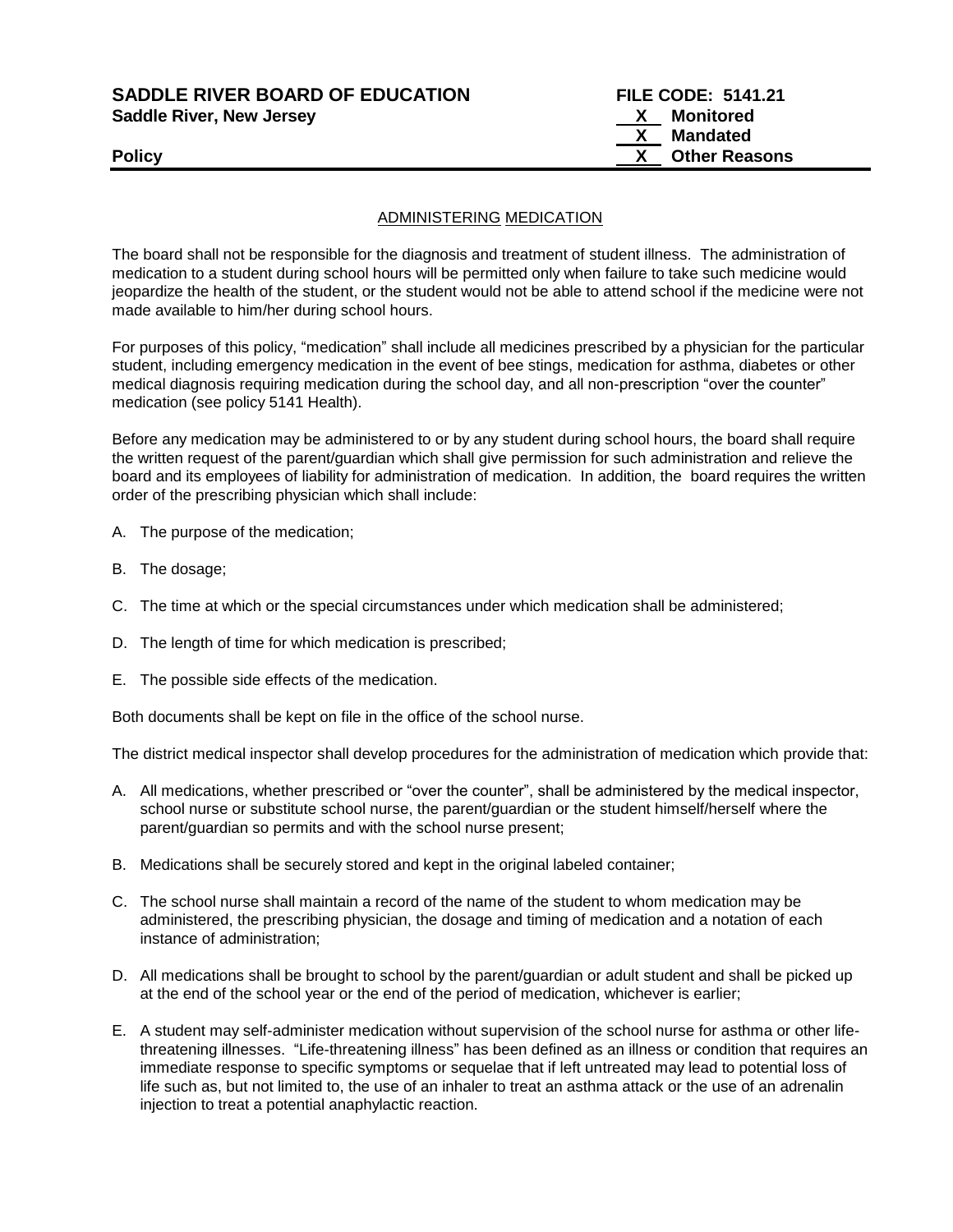#### **Nebulizers**

Each school in the district shall have and maintain at least one nebulizer in the office of the school nurse or at a similar accessible location. The superintendent shall prepare and the board shall adopt regulations on the administration of asthma medication through the use of a nebulizer by the school nurse or his/her designee(s). Regulations shall be in accord with New Jersey statute and administrative code and shall include, but not be limited to the following:

- A. Requirement that each school nurse shall be authorized to administer asthma medication through use of a nebulizer;
- B. Requirement that each school nurse receive training in airway management and in the use of nebulizers and inhalers consistent with nationally recognized standards;
- C. Requirement that each student authorized to use asthma medication or a nebulizer have an asthma treatment plan prepared by the student's physician that identifies, at a minimum, asthma triggers and an individualized health care plan for meeting the medical needs of the student while attending school or a school-sponsored event.

#### Student Self-Administration of Medication

The board shall permit self-administration of medication for asthma, diabetes or other potentially lifethreatening illnesses by students who have the capability for self-administration of medication, both on school premises during regular school hours and off-site or after regular school hours when a student is participating in field trips or extracurricular activities. Parents/guardians of the student must meet the following conditions:

- A. Provide the board with written authorization for the student's self-administration of medication;
- B. Provide written certification from the student's physician that the student has asthma or another potentially life-threatening illness and is capable of and has been instructed in the proper method of selfadministration of medication;
- C. Sign a statement acknowledging that the district shall incur no liability as a result of any injury arising from the self-administration of medication by the student and that the parents/guardians shall indemnify and hold harmless the district and its employees or agents against any claims arising out of the selfadministration of medication by the student.

The board shall:

- A. Inform the student and his/her parents/guardians that permission is effective for the school year for which it is granted and must be renewed for each subsequent school year upon fulfillment of requirements listed above;
- B. Inform parents/guardians in writing that the district and its employees or agents shall incur no liability as a result of any injury arising from the self-administration of medication;
- C. Maintain the right to revoke a student's permission to self-medicate if he/she has failed to comply with all conditions of this policy and/or has violated in any way the tenets of the agreement to self-medicate.

The superintendent shall confer with the school physician and school nurse prior to recommending termination of a student's permission to self-medicate and shall also consult with the student, the student's parents/guardians and the student's physician.

Upon written request of the parent or guardian and as provided in the individualized health care plan, the student shall be allowed to attend to the management and care of his/her diabetes in the classroom or on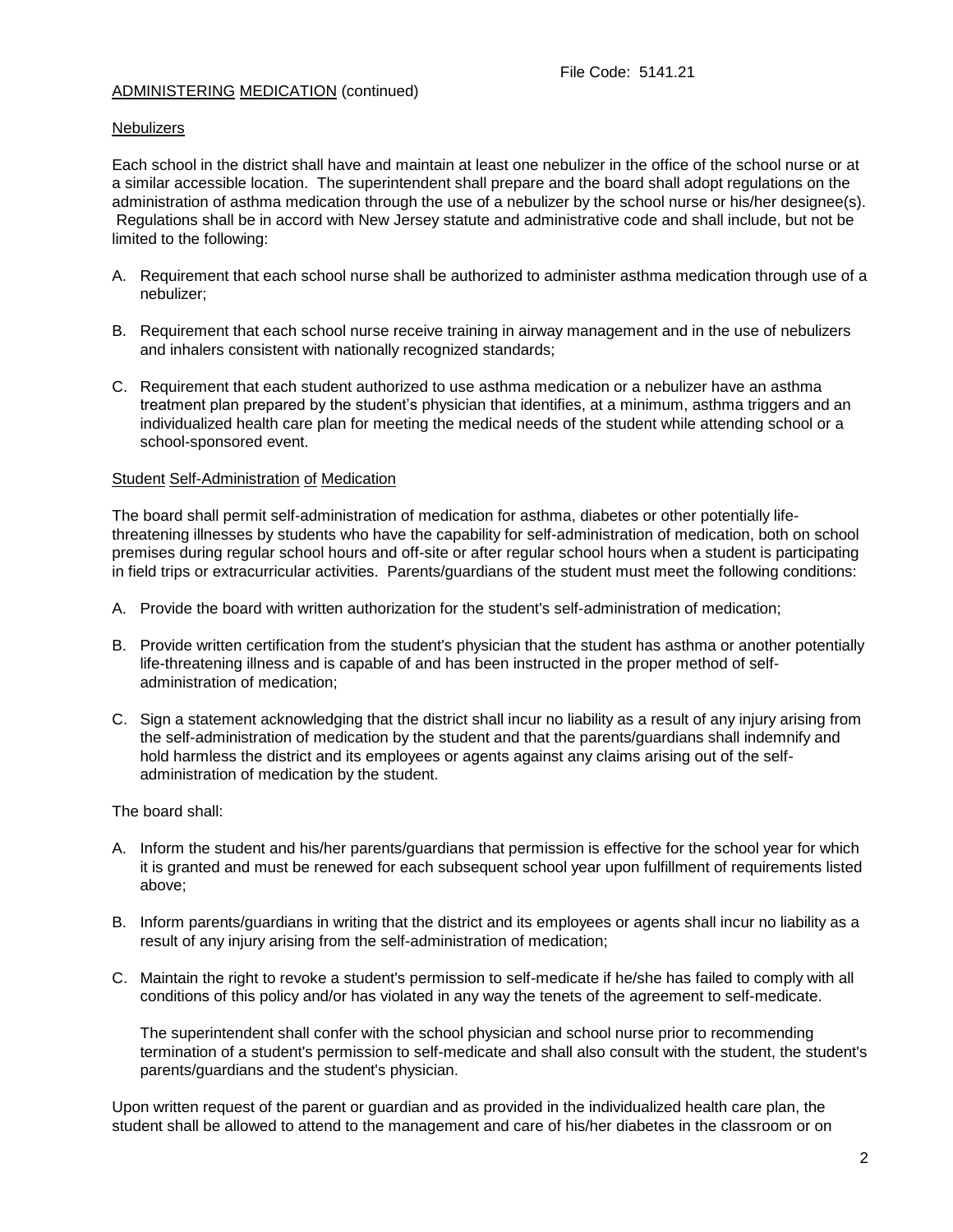school grounds, if evaluated and determined to be capable of doing so consistent with the plan, and N.J.S.A. 18A:40-12.15 and board policy 5141 Health for specific rules regarding diabetes management.

## Emergency Administration of Epinephrine

The board shall permit the school nurse or medical inspector to administer epinephrine via epi-pen or other pre-filled auto-injector mechanism in emergency situations. In their absence, a designee or designees who are employees of the board may do so.

The designees must be properly trained by the school nurse in the administration of the epi-pen or other prefilled auto-injector mechanism using the standardized training protocol designated by the State Department of Education. Each designee shall receive individual training for each student for whom he/she is designated.

The board shall inform the student's parents/guardians in writing that if the specified procedures are followed, the district, its employees and agents shall have no liability as a result of any injury arising from the administration of the epi-pen or other pre-filled auto-injector mechanism to the student.

Parents/guardians shall provide the board with the following:

- A. Written orders from the physician that the student requires the administration of epinephrine for anaphylaxis and does not have the capability for self-administration of the medication;
- B. Written permission for the administration of epinephrine via epi-pen or other pre-filled auto-injector mechanism by the school nurse or designee(s);
- C. A signed statement acknowledging their understanding that if the specified procedures are followed, the district shall have no liability as a result of any injury arising from the administration of the epi-pen or other pre-filled auto-injector mechanism by the school nurse or designee(s) to the student and that the district, its employees, and agents shall be indemnified and held harmless against any claims arising out of the administration of the epi-pen or other pre-filled auto-injector mechanism to the student.

Permission for the administration of epinephrine via epi-pen or other pre-filled auto-injector mechanism shall be granted annually and must be renewed each school year upon the fulfillment of the above requirements.

#### Placement and Availability of Epinephrine, and Transportation to Hospital Emergency Room

Pursuant to N.J.S.A. 18A:40-12.6, school policy requires:

- A. The placement of a student's prescribed epinephrine in a secure but unlocked location easily accessible by the school nurse and designees to ensure prompt availability in the event of an allergic emergency at school or at a school-sponsored function. The location of the epinephrine shall be indicated on the student's emergency care plan. Back-up epinephrine shall also be available at the school if needed;
- B. The school nurse or designee to be promptly available on site at the school and school-sponsored functions in the event of an allergic reaction; and
- C. The transportation of the student to a hospital emergency room by emergency services personnel after the administration of epinephrine, even if the student's symptoms appear to have resolved.

### Emergency Administration of Epinephrine for First Time Allergic Reactions at School

The school nurse or trained designee shall be permitted to administer epinephrine via a pre-filled auto-injector mechanism to any student without a known history of anaphylaxis. This includes students whose parents/guardians have not submitted prior written permission or obtained prescribed medication as indicated in the rules above. Epinephrine may be administered to any student without a known history of anaphylaxis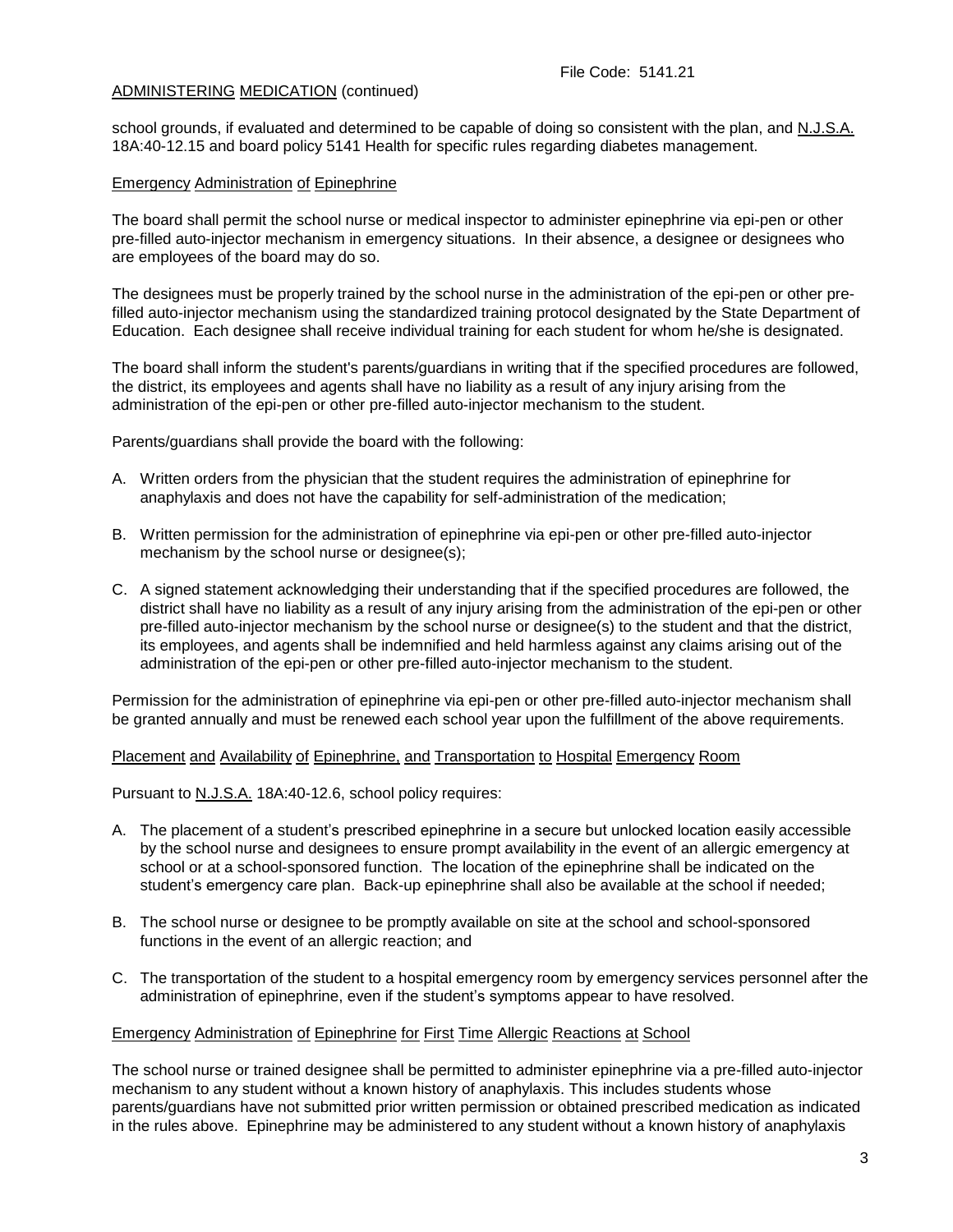when the nurse or trained designee in good faith believes that the student is having an anaphylactic reaction

The district shall maintain a supply of epinephrine auto-injectors that is prescribed under a standing protocol from a licensed physician or an advanced practice nurse in a secure but unlocked and easily accessible location. The supply of epinephrine auto-injectors shall be accessible to the school nurse and trained designees for administration to a student having an anaphylactic reaction.

# **Liability**

No school employee, including a school nurse, or any other officer or agent of a board, or a physician or an advanced practice nurse providing a prescription under a standing protocol for school epinephrine shall be held liable for any good faith act or omission consistent with the provisions of law for the administration of epinephrine (N.J.S.A. 18A:40-12.5 et seq.). No action shall be taken before the New Jersey State Board of Nursing against a school nurse for any such action taken by a person designated in good faith by the school nurse to administer epinephrine according to law (N.J.S.A. 18A:40-12.6). Good faith shall not include willful misconduct, gross negligence or recklessness.

#### Implementation

The board may adopt additional regulations on all aspects of the administration of medication. When implementing school policy and N.J.S.A. 18A:40-12.6, staff will consult these New Jersey Department of Education guidance documents:

- A. Training Protocols for the Emergency Administration of Epinephrine (9/08);
- B. Guidelines for the Management of Life-Threatening Food Allergies in Schools (9/08).

| Adopted:                    | March 2007     |
|-----------------------------|----------------|
| NJSBA Review/Update:        | June 2014      |
| Readopted:                  | December 2014  |
| <b>SRBOE Review/Update:</b> | September 2015 |
| Readopted:                  | February 2016  |

#### Key Words

Administering Medication, Medication in School, Nebulizer, Epinephrine, Anaphylaxis, Asthma

| <b>Legal References:</b> | N.J.S.A. 18A:11-1                      | General mandatory powers and duties                                                                                  |
|--------------------------|----------------------------------------|----------------------------------------------------------------------------------------------------------------------|
|                          | N.J.S.A. 18A:40-1                      | Employment of medical inspectors, optometrists and<br>nurses; salaries; terms; rules                                 |
|                          | N.J.S.A. 18A:40-3.2 et seq.            | <b>Medical and Nursing Personnel</b>                                                                                 |
|                          | N.J.S.A. 18A:40-4                      | Examination for physical defects and<br>screening of hearing of students                                             |
|                          | N.J.S.A. 18A:40-7                      | Exclusion of students who are ill                                                                                    |
|                          | N.J.S.A. 18A:40-12.3                   | Self-administration of medication by student;<br>conditions                                                          |
|                          | through -12.4                          |                                                                                                                      |
|                          | N.J.S.A. 18A:40-12.5                   | Policy for emergency administration of epinephrine<br>to public school students                                      |
|                          | N.J.S.A. 18A:40-12.6<br>through -12.6d | Administration of epinephrine; primary responsibility;<br>parental consent                                           |
|                          | N.J.S.A. 18A:40-12.7                   | Nebulizer                                                                                                            |
|                          | N.J.S.A. 18A:40-12.8                   | Administration of asthma medication by school nurse<br>through nebulizer; training; student asthma treatment<br>plan |